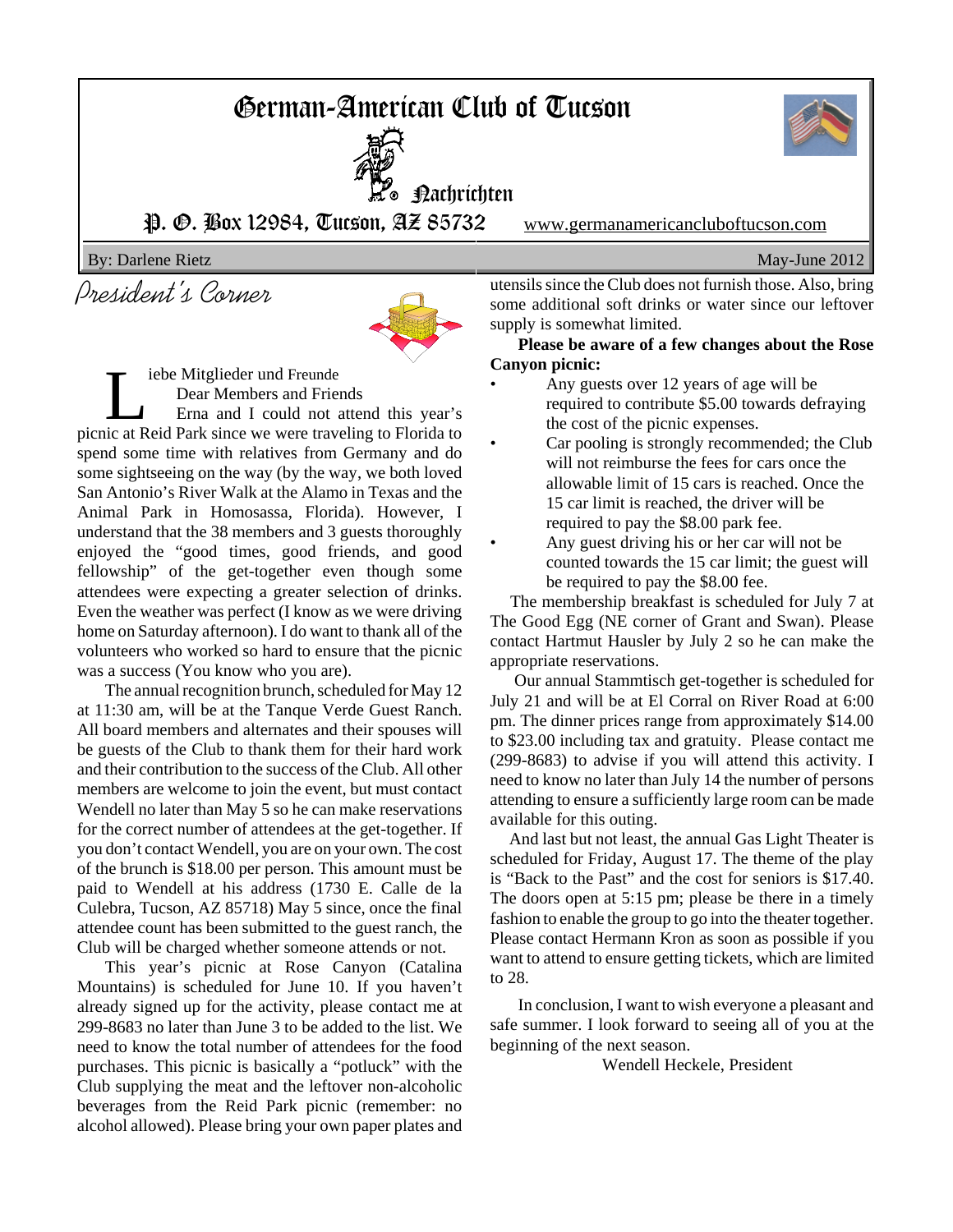### 2 By: Darlene Rietz May-June 2012

| President<br>Vice President<br>Treasurer<br>Recording Secretary<br>Corresponding Sec'y<br>Council Members:<br>Hermann Kron<br>Erna Heckele<br>Doris Wack | Wendell Heckele<br>Hartmut Hausler<br>Doug VanDorpe<br>Trudy Dauernheim<br>Darlene Rietz<br>1 yr<br>$1 \mathrm{yr}$<br>$1 \mathrm{yr}$ | 299-8683<br>299-5262<br>299-4290<br>290-5808<br>744-0789<br>790-8868<br>299-8683<br>825-2133 |
|----------------------------------------------------------------------------------------------------------------------------------------------------------|----------------------------------------------------------------------------------------------------------------------------------------|----------------------------------------------------------------------------------------------|
|                                                                                                                                                          |                                                                                                                                        |                                                                                              |
| Shirley Springborn<br>Aggie May<br>Ingrid Kron                                                                                                           | 2 yrs<br>2 yrs<br>2 yrs                                                                                                                | 498-1722<br>885-7964<br>790-8868                                                             |
|                                                                                                                                                          |                                                                                                                                        |                                                                                              |

### **Upcoming Club Activities**

May 12, 11:30 am, Board of Directors Recognition Brunch at Tanque Verde Guest Ranch June 6, 7 pm, Special Planning Meeting for Oktfest

June 10, 11 am, Picnic at Rose Canyon Ramada #1

July 7, 8:30 am, Membership Breakfast, The Good Egg, NE corner Grant and Swan July 21, 6 pm, Stammtisch Get-together, El Corral



Congratulations to members celebrating a birthday in **May**

| Erika Eckhardt          | 02 |
|-------------------------|----|
| Gisela Ohlig            | 06 |
| Anna Schwarz            | 09 |
| <b>Marshall Nichols</b> | 12 |
| Jerry Mullins           | 16 |
| Christa Schrubbe        | 17 |
| Filiberto Baca          | 22 |
| Frank Gallant           | 24 |
| Wendell Heckele         | 24 |
| Fritz Fauser            | 25 |
| Bobbie Gaumond          | 26 |
| Evelyn Kubis            | 27 |
| Marie Ortenreiter       | 27 |
| Marlene Hilligoss       | 28 |

Also congratulations to those members celebrating birthdays in **June**

| John Papoutsis         | 02 |
|------------------------|----|
| Werner Hueppe          | 03 |
| Karl-Heinz Koehler     | 05 |
| John Hobrath           | 06 |
| Elfriede Nichols       | 06 |
| Susan Donnelly         | 11 |
| Arno Tepper            | 11 |
| Elfriede Amsden        | 12 |
| Dorothy Tkachyk        | 13 |
| Gerhard Strauss        | 16 |
| Loni Degen             | 19 |
| Trudy Dauernheim       | 20 |
| Mickey Griffin         | 21 |
| <b>Rosemary Rasins</b> | 24 |
| Guillermo Teran        | 25 |
| Ilsa Teran             | 25 |
| Sonja Papoutsis        | 27 |
|                        |    |



The **annual recognition brunch**, scheduled for May 12, will be at Tanque Verde Guest Ranch. All board members and their significant others will be guests of the Club to thank them for their hard work and

contribution to the success of the Club. All other members are also welcome to join the recognition brunch, but must contact Wendell no later than May 5 so he can make reservations for the correct number of attendees at the get-together. The cost of the brunch is \$18 per person. This amount must be paid to Wendell at his address (1730 E. Calle de la Culebra, Tucson, AZ 85718) by May 5 since, once the final attendee count has been submitted to the Guest Ranch, the Club will be charged whether someone attends or not.

New Member



We want to wish a warm welcome to **Rosemary Lacy**, who joined the Club in April.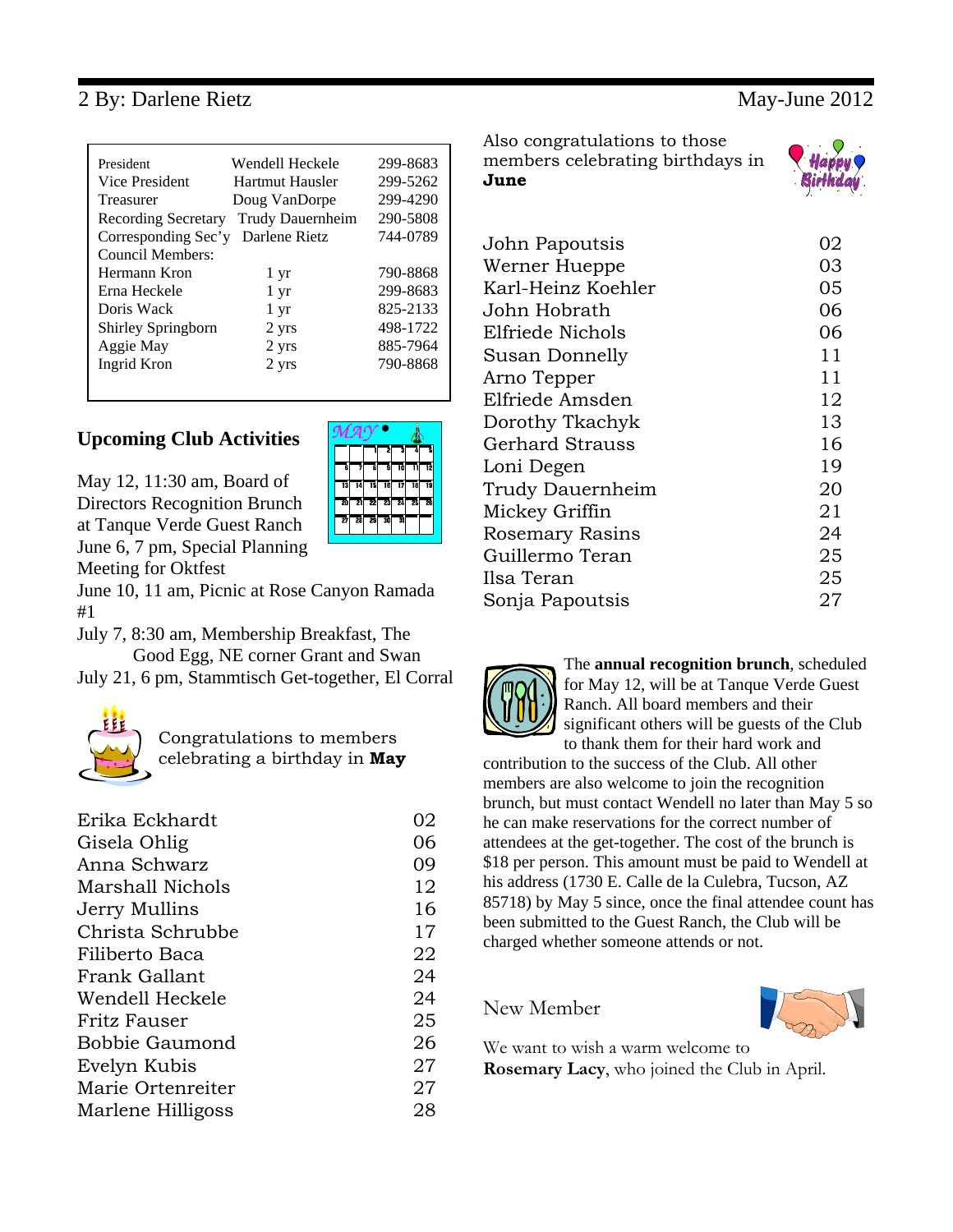### 3 By: Darlene Rietz May-June 2012



Get well wishes to **Carl Unger**, **Marie Ortenreiter**, **Milo Loeffler, Roger Taylor** and **Louis Dauernheim.** Also to **Heidy Fuhs**, who is having knee surgery on May 14. We are thinking of you during your health concerns.

The Club's fourth annual picnic at Rose Canyon Ramada #1 will be on Sunday, June 10, starting at 11 am. The Club will furnish fried chicken and hot dogs. Please bring a side dish, chairs,



tables, tablecloths and your own eating dishes, utensils and beverages. You might also want to bring cards, board games and/or frisbees, etc. If you bring alcoholic beverages, do so at your own risk. It would be helpful if members could carpool as much as possible as there is limited parking. Those arriving after 15 cars must pay \$8.00 per car to park. The Rose Canyon turnoff is approximately half way up the Mt. Lemmon Highway. The turnoff is marked and our ramada is the first one on the left as you enter.



The annual Stmmtisch will be 6:00 pm on July 21 at El Corral on River Road, just east of Campbell. Please advise Wendell if you plan to attend.



Happy Mother's day to all Mothers and Grandmothers on May 13 and Happy Father's Day to all Dads and Granddads on June 17.



Remember to fly your flag on Memorial Day May 28 and on Flag Day June 14.